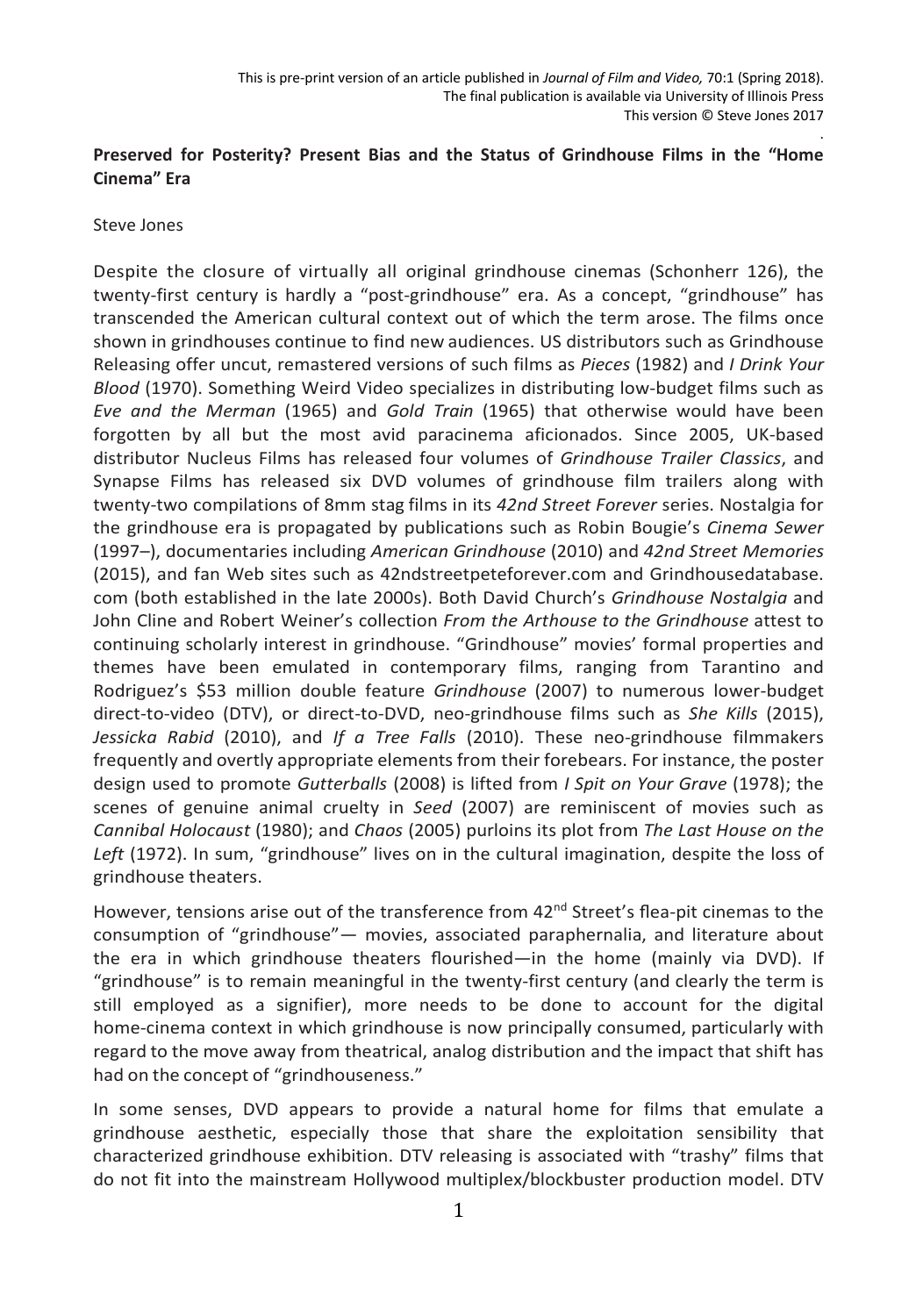is a cultural ghetto, providing distributors such as Shameless Screen Entertainment with an outlet for "fan editions" of niche interest films such as *Almost Human* (1974) and *The Strange Vice of Mrs.Wardh* (1970). Production companies such as The Asylum use DTV to ride on the coattails of mainstream releases such as *Snakes on a Plane* (2006) and *Transformers* (2007) with low-rent imitations such as *Snakes on a Train* (2006) and *Transmorphers* (2007). Micro-budget filmmakers such as Michael Todd Schneider and Ronny Carlsson have taken to self-releasing films on DVD via their own websites (maggotfilms.com and filmbizarroproductions.com, respectively), often in highly limited runs. <sup>1</sup> In these respects, DVD has taken the place of the grindhouse as a home to a shadow film industry, and so it is apt that both grindhouse "classics" and neo-grindhouse pastiches are routinely released DTV.<sup>2</sup>

However, digital home-cinema technology changes the meanings of "grindhouse" qua concept. "Grindhouse" referred to a location. Since grindhouse cinemas have all but vanished, the term has become increasingly woolly. In its typical usage, "grindhouse" now refers to a conflation of various exhibition practices, audiences, reception behaviors, films, and genres. "Grindhouse" evokes trashy, low-budget exploitation films being shown in run-down, dirty theaters in "bad" (dangerous) neighborhoods, frequented by coarse people who have sordid interests and behave in uncouth, perhaps even criminal ways (see Landis and Clifford 5; Church 80). This stereotypical vision of the unregulated public grindhouse contrasts with the comparatively private, clean, and safe home-viewing context (on the latter, see Klinger 10). Films once shown in grindhouses cannot capture the original atmosphere of the grindhouse context. Furthermore, the films themselves are usually sanitized: digital transference commonly involves removing the grime that corrupts celluloid or restoring prints by reducing signs of damage. The grindhousefilm aesthetic is synonymous with such damage precisely because these trashy films were not carefully preserved. Moreover, since grindhouses operated for long hours and sought to maximize the number of showings that could be gleaned from a single film print, grindhouse exhibition itself caused much celluloid damage. Digital restoration reconstructs original grindhouse films in a way that divorces them from the grindhouse context.

Simultaneously, neo-grindhouse filmmakers use digital technology to emulate analog sensibilities. For example, according to its official website, *The Maniac Project* (2010) was intentionally shot to look "like a 70s/80s exploitation movie" so as to provide "an obvious explanation for it's [sic] purposeful shoddiness" (Horne). The filmmakers replicate "grindhouseness" in several ways. First, the film opens with advertisements for contrived "coming attractions" such as *Killboots* and *Chair!!!* in order to evoke the experience of sitting through trailers prior to a main feature (a theatrical trend that carried over into video formats). Second, the filmmakers use intertitles to proclaim that *The Maniac Project* was restored from analog sources. The first intertitle asserts that the film is being presented in "what we believe to be the most complete version . . . we have used all source elements available . . . but some materials were damaged beyond rescue." Later, this forewarning is borne out when it is announced that "unfortunately scene 36 is missing . . . Here is some pornographic imagery instead." These declarations suggest that the film is composed of analog film reels rather than—as is actually the case—digital files.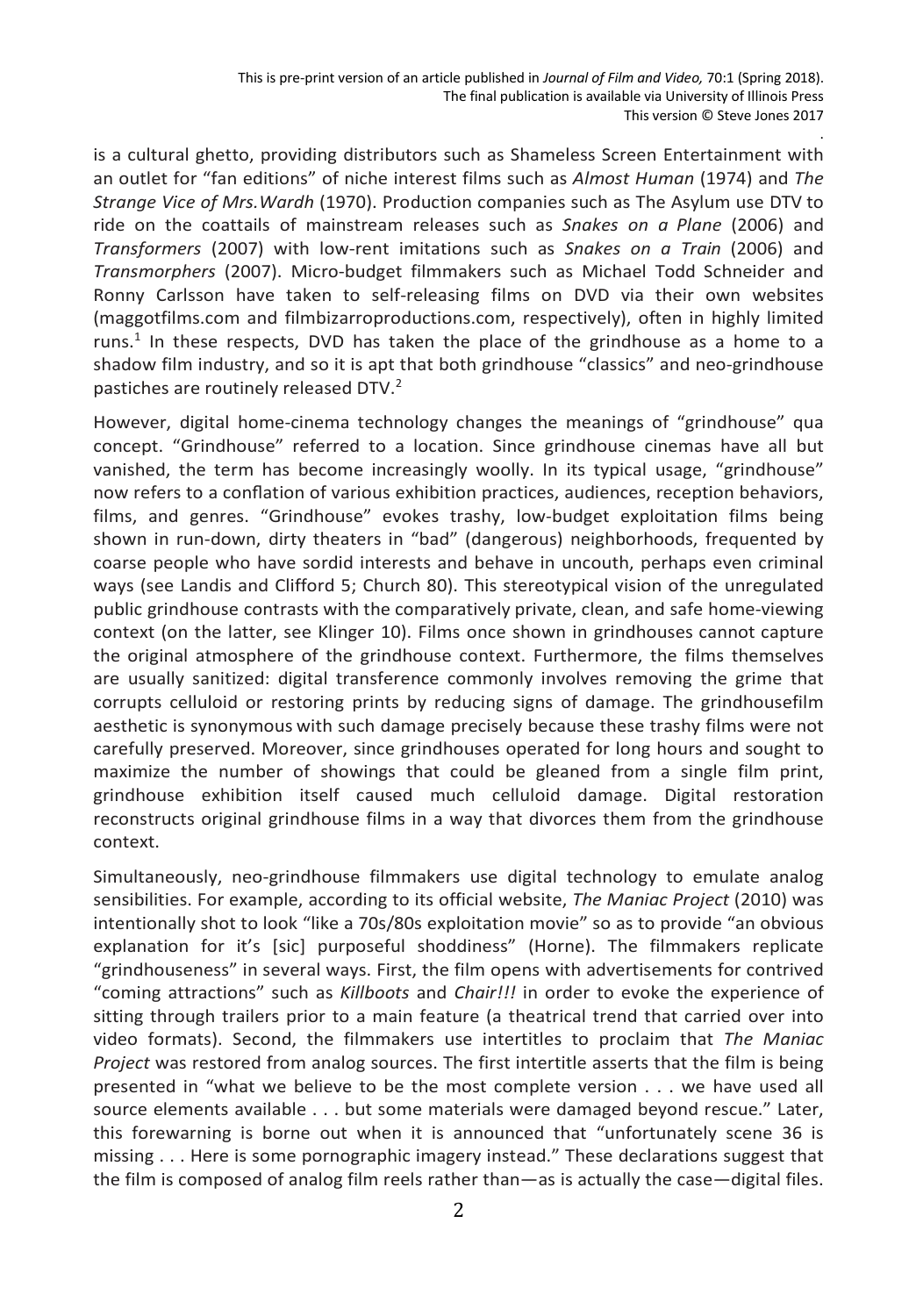These implications are consolidated by the use of digital filters to mimic impairments that befall aged film, including blemishes, dust, and black vertical lines. Exaggerated flickering and color vacillations simulate the natural fluctuations of worn, grainy celluloid. Unfashionable transition effects such as clock wipes and rhomboid irises were added digitally during postproduction in order to accentuate the sense that *The Maniac Project*  belongs to a bygone (analog) era. Despite these attempts to replicate analog aesthetics, the film's contemporary origins remain evident; the film is subject to compression artifacts such as macroblocking, for example, underlining that it is a digital product.

Both trends—the digital restoration and the emulation of "grindhouse movies" underline that twenty-first-century "grindhouse" is distanced from the era that is hearkened to, at least insofar as digital technology has replaced analog technology as an industry standard. In this context of a widening gap between the grindhouse context (the past) and the DVD/home-viewing context (the present), fans and filmmakers have increasingly sought to preserve "grindhouseness." Paraphernalia is collected, memories are documented for posterity, and films are preserved, canonized, and archived. As with the desire to replicate a grindhouse aesthetic or restore analog films using digital technologies, archiving seeks to reinvigorate the past by accentuating the continued relevance of those objects, documents, and memories to the present. However, the world of the grindhouse is fast slipping away, becoming little more than a blurry set of tall tales and faded phenomenal experiences. The films shown in grindhouses were treated as transient products, rather than being designed for the long-term adoration that characterizes the contemporary cult of grindhouse.<sup>3</sup> The prevailing reputation of "grindhouse" as a discourse about the past omits the extent to which commonplace understandings of grindhouse are subject to present bias. The continuing usefulness of "grindhouse" qua concept requires that one should pay greater heed to the contemporary contexts in which grindhouse films are consumed.

### **"Grate" Atmosphere: Burning Up on Reentry**

Most literally, "grindhouse" refers to a location (a cinema), situated within a particular time period and cultural context. Rather than just denoting a specific set of buildings, however, "grindhouse" usually encompasses broader connotations about the city spaces surrounding grindhouse theaters. For example, the mecca of grindhouse, New York City's  $42<sup>nd</sup>$  Street, is synonymous with porn exhibition, perhaps because the first coin-operated peep machines were installed there (Herzog 31). This longstanding association between sex and the area in which many grindhouses operated is evident in descriptions of grindhouses and the activities reputedly performed therein; for example, Jack Stevenson plainly refers to grindhouses as "meeting places for people interested in having sex, not watching movies" (134). Such pejorative implications about the people who frequented grindhouses and their motives for doing so are an established aspect of "grindhouse" discourse. The connections made between porn and organized crime (Schlosser 158; Jeffreys 71–73), porn and prostitution (Mackinnon and Dworkin 67), or prostitution and 42<sup>nd</sup> Street (Sagalyn 42-44; Traub 123) contribute toward a more general correlation between grindhouses and crimes such as pickpocketing or vices such as drug use (see Craig 270). Cumulatively,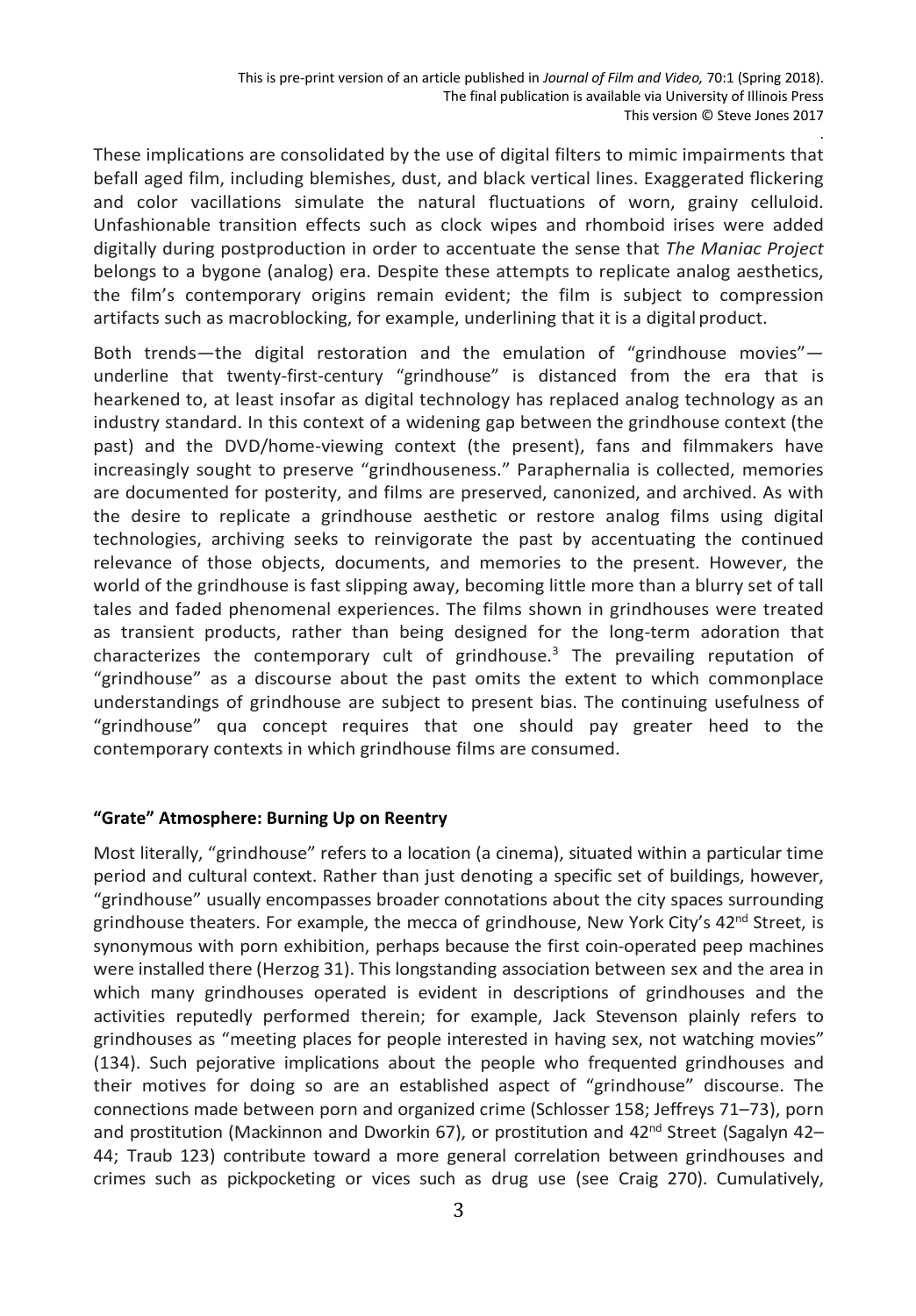grindhouses have a reputation for being unregulated "dens of iniquity" (Landis and Clifford 1). These overtones of incivility are apparent in descriptions of the buildings themselves, which frequently focus on bodily excreta, especially sweat or urine (see Stevenson 140; Church 98). Grindhouses are remembered as dirty, grungy locations, characterized by "row after sticky-floored row of crud-flecked seating" (Thrower 20). Associations forged between grindhouses and deviant behaviors bleed over into descriptions of the theaters as damaged environs (see Stevenson 131; Landis and Clifford 3–4). Physical disrepair is taken to signify that the locations were as dejected and disreputable as the people ostensibly inhabiting grindhouses. "Grindhouse" then conflates various contextual elements (regarding people, the buildings, and the surrounding locations), which are imbued with largely negative values.

These values shape the conceptual meaning of "grindhouse," a term that is more evocative than it is descriptive. The grindhouse experience is not captured by a single object or incident, such as a blocked toilet. Rather, such elements are metonymic signifiers that gesture toward an intangible whole. Attempts to pinpoint the whole are inefficacious. William Lustig's reference to the "ever-present feeling of danger" and Eddie Muller's reliance on the cliché that one "felt dirty" entering a grindhouse (both in the documentary *American Grindhouse*) fail to convey the phenomenal experience of "being there." The same limitation is evident in descriptions that compensate for the abstractness of ambience by laboring over physical responses. For example, Chris Gore declares that grindhouse customers were left feeling "afraid, aroused, grossed out, terrified, disgusted, embarrassed, broken, and stunned into silence," with the metaphoric result that "bloody pieces [of patrons were left] splattered on the theater walls"; the grindhouse experience was one that "haunt[ed] your dreams and your nightmares" (xi). Gore's summation includes immediate emotional responses (such as fear), lasting impact (haunting), and location (blood-splattered walls), but the connections between these elements remain mysterious.

However imperfectly, these various descriptions of the grindhouse experience attempt to capture an affective atmosphere. As Ben Anderson posits in his influential work, "atmospheres are the shared ground from which subjective states and their attendant feelings and emotions emerge" (78). Atmospheres have a spatial quality, tying together people, objects, and places by permeating and enveloping them. In Anderson's conception, the spatial aspect is underscored by the geometric half of the term "atmo*sphere*." The relationship between particular beings, objects, and places is generative: together they produce localized atmospheres (see Ash 24). Atmospheres are in flux since they are contingent on combinations of beings, places, and objects coming together in particular ways under specific sociopolitical conditions. A single object or location does not generate one singular atmosphere at all points in history or in every cultural context. In this regard, Jeffrey Sconce's proposition that "one can now use DVDs to reconstruct the entire exhibition history of a long defunct Alabama drive-in" (Briggs et al. 49) is insufficient, since such a reconstruction is necessarily limited. Even DVD editions that present the movie with crowd-simulation "theatrical experience" bonus features cannot replicate the experience of attending a live event because the recording cannot capture other sensory information (smells, temperature, and so forth), let alone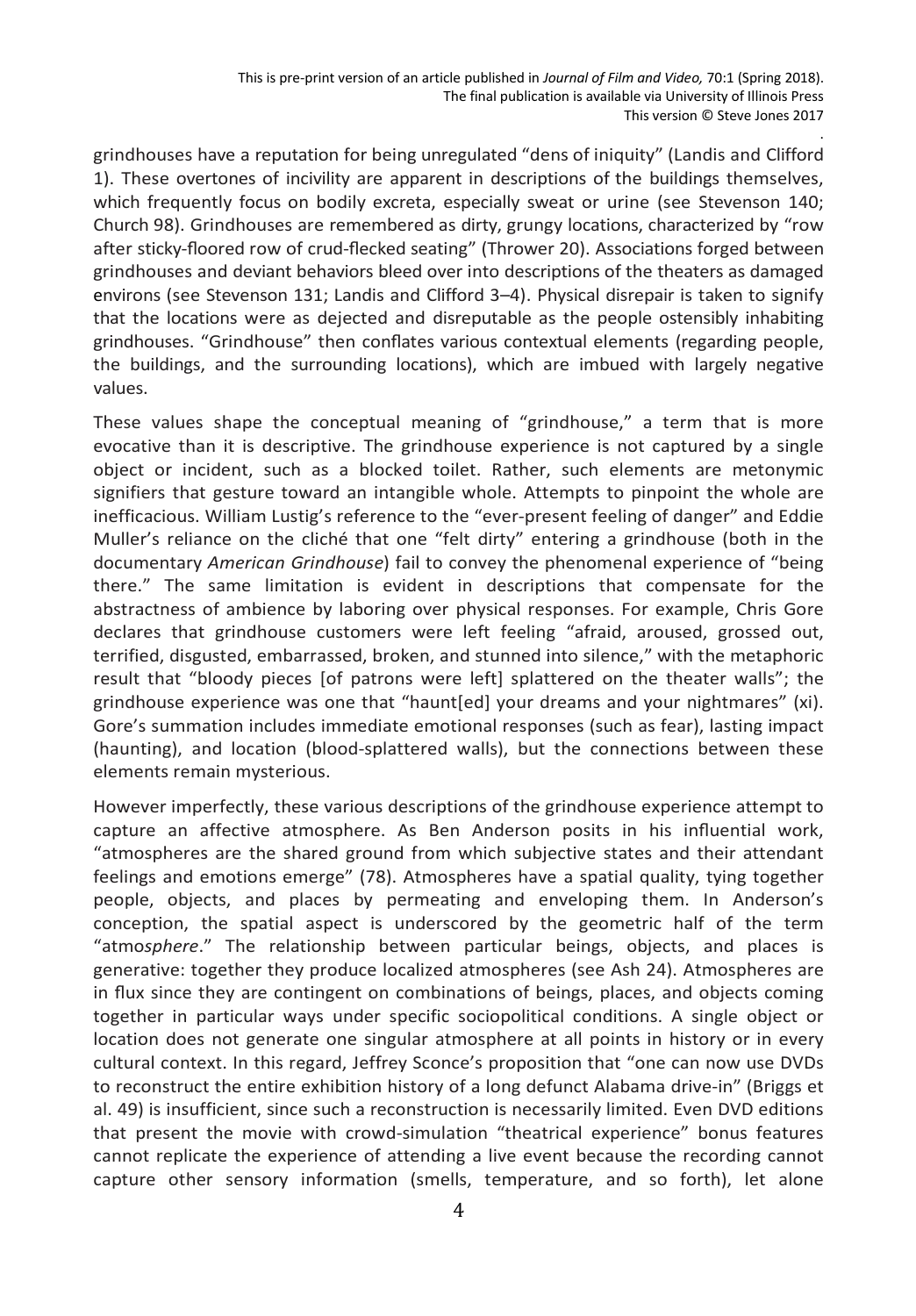atmospheric fluctuations in the crowd's collective mood.4

Thus, the grindhouse atmosphere is generated not by a viewer and a film alone, but by multiple elements in combination. These include

- 1. the film (encompassing the filmmakers' intentions, commercial/industrial pressures, and discourses surrounding the film such as critical reviews, reputation, andso forth);
- 2. juxtaposed/auxiliary material(trailers, other billed features, lobbyposters);
- 3. the individual viewer (her or his state of mind, temperament, and so forth);
- 4. other audience members(some of whom may not be watching thefilm);
- 5. the immediate interior environment (here, the grindhouse theater, its staff, and its reputation);
- 6. the broader spatial context surrounding the theater (for example, crime rates in the area);
- 7. additional environmental factors (for instance, if it is raining outside the theater, the volume of people, smell, humidity, and temperature within the theater are affected); and
- 8. sociopolitical context (films about untrustworthy authority figures are likely to have generated different atmospheres in the days preceding and immediately following the Watergate scandal, forexample).

Accordingly, films shown in grindhouses in the 1970s may be available today, but the grindhouse's reputed atmosphere does not translate into the home environment. Indeed, despite grindhouse theater patrons' tendency to engage in domestic behaviors such as sleeping and eating, grindhouse theaters are more frequently associated with homelessness than homeliness.<sup>5</sup> In the home context, grindhouse films are divorced from connotations of sleaze, unease, and disease. Indeed, those characteristics never belonged to the films in the first instance. If audience members did engage in untoward behaviors (sex, drugs, theft, and/or interpersonal violence), they did so in spite of the films. That is, such audience members did not necessarily share a cinephile's devotion to the films exhibited. From the contemporary film enthusiast's perspective, the movies are "the point" (especially since grindhouse theaters are no longer accessible), and so the films are saddled with embodying "grindhouseness." That burden becomes heavier as the heyday of grindhouse exhibition drifts further into the past and as detailed information about grindhouse theaters, exhibition patterns, audiences' behavioral rituals, and atmospheric experiences are lost to time.<sup>6</sup>

This distance is amplified by the radical shift in atmosphere signaled by the transition from grindhouse exhibition to home-viewing. Indeed, the two environs are mutually exclusive inasmuch as the popularity of home-video technology precipitated the decline of independent theatrical exhibition (Thrower 20; Nyback 154-55).<sup>7</sup> "Grindhouse classics" are now mostly consumed by genre fans and specialist collectors on DVD or Blu-ray or via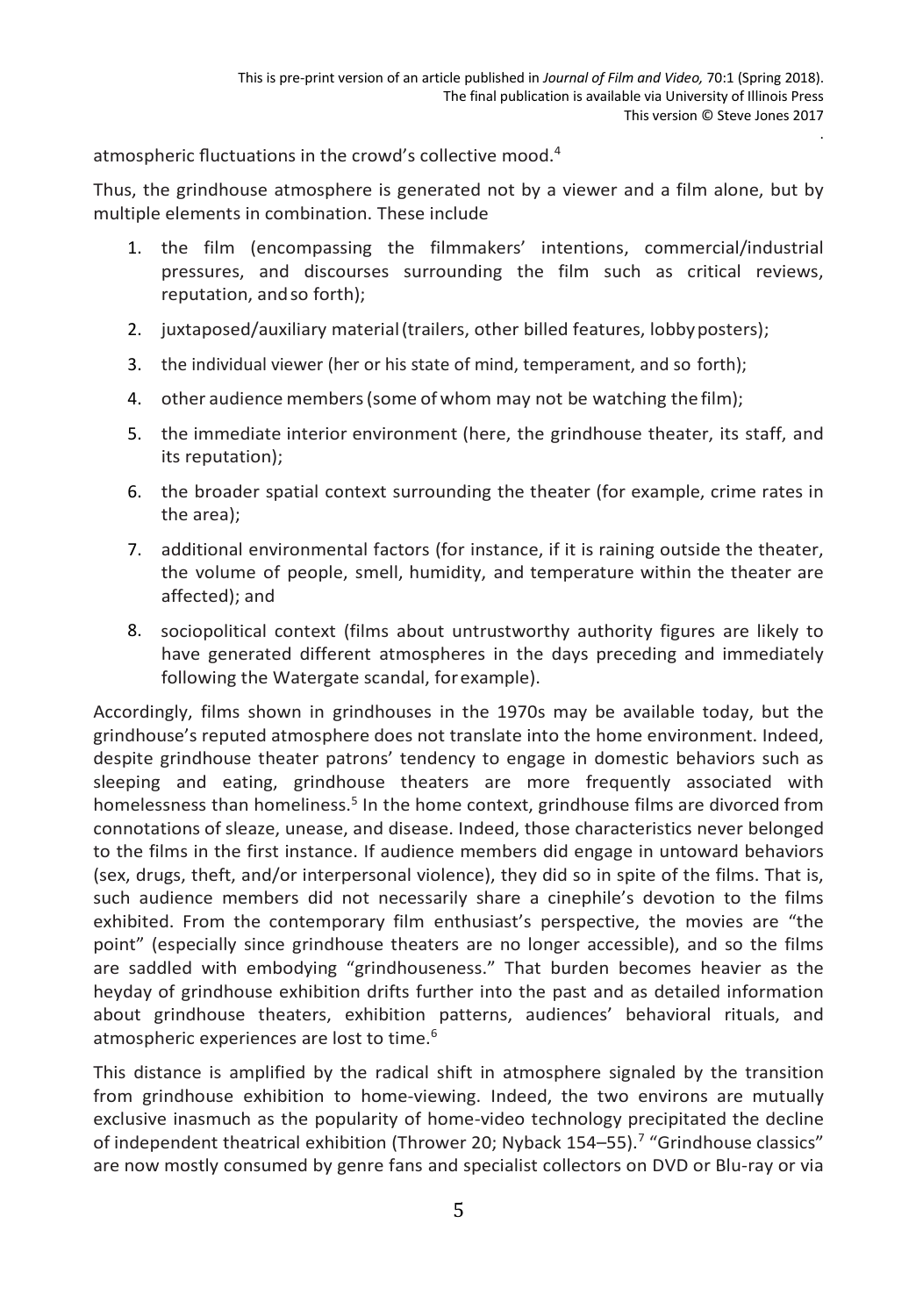video streaming. The films are typically viewed by small, specifically invited groups of people who can choose exactly when to watch a particular film; pause and rewind the film; adjust the volume as required; spread a single film out over several sittings; watch in full daylight if desired; and consume the movie in relative comfort and security. The home stereotypically connotes free movement, sanctuary, and autonomy. The home context provides a far greater degree of personal and environmental control because it is a private rather than a public space. The home viewer does not have complete control; a neighbor's dog or exterior traffic may cause unsolicited noise, for instance. However, such infringements are a world apart from the alleged dangers that made the grindhouses ostensibly illicit and therefore exciting places to frequent.

## **Con[-]form: Analog versus Digital**

Broadly speaking, digital shooting, effects, projection, storage, and delivery are now standard in the film industry. Although scholarssuch as Leo Enticknap have proposed that it is an oversimplification to declare that analog film is dead (64), the transition from analog to digital certainly distinguishes the earlier era of grindhouse exhibition from the present moment. The semblance of a now lost past—the loss of the original exhibition locations—is reified formally: "grindhouse" has become synonymous with a celluloid-based aesthetic. "Grindhouse" films are identifiable by a set of audiovisual tropes such as damaged (faded, bleached, scratched) film stock, missing frames, distorted sound, and so forth. Under the rubric "grindhouse," these characteristics stand in for a host of broader meanings regarding the cultural status of the films themselves and environmental factors, including grimy theater conditions, the grindhouse clientele's sordid behaviors, and so forth. However, the aesthetic trends associated with grindhouse film do not belong just to films that were shown in grindhouse theaters. Many of these characteristics can be found in contemporaneous non-"grindhouse" films, being contingent on the quality of film stock, special effects technologies, and conventional directorial or editing practices of the period. To limn "grindhouse aesthetics" as the product of an intentional, shared filmmaking vision would be remiss, not least since there was no unified cabal of directors specifically creating "grindhouse films."

Additionally, the grindhouse aesthetic stems from external, unintentional factors. As mentioned previously, grindhouses exhibited prints on lengthy repeat-rotations. Film reels were often well-worn before they reached grindhouse theaters since these independent cinemas bought studio prints after movies had run their course in major theaters (Heffernan 2–3). The ethos of the period was to treat these prints as disposable commercial products rather than valuable cultural artifacts. However, because grindhouses exhibited tired second or third-run prints and low-budget films made with lesser-quality film stock, the term "grindhouse" became synonymous with an aesthetic of shabby, deteriorated celluloid and "cheapness." As David Church observes, grindhouses were renowned for "indiscriminately 'grinding' through different pictures with little regard for their aesthetic value" (83). Indeed, the films shown in grindhouses were cultural detritus—being either "trashy" cheap films or studio prints that had exceeded their commercial prime—and so were not perceived as items that ought to be handled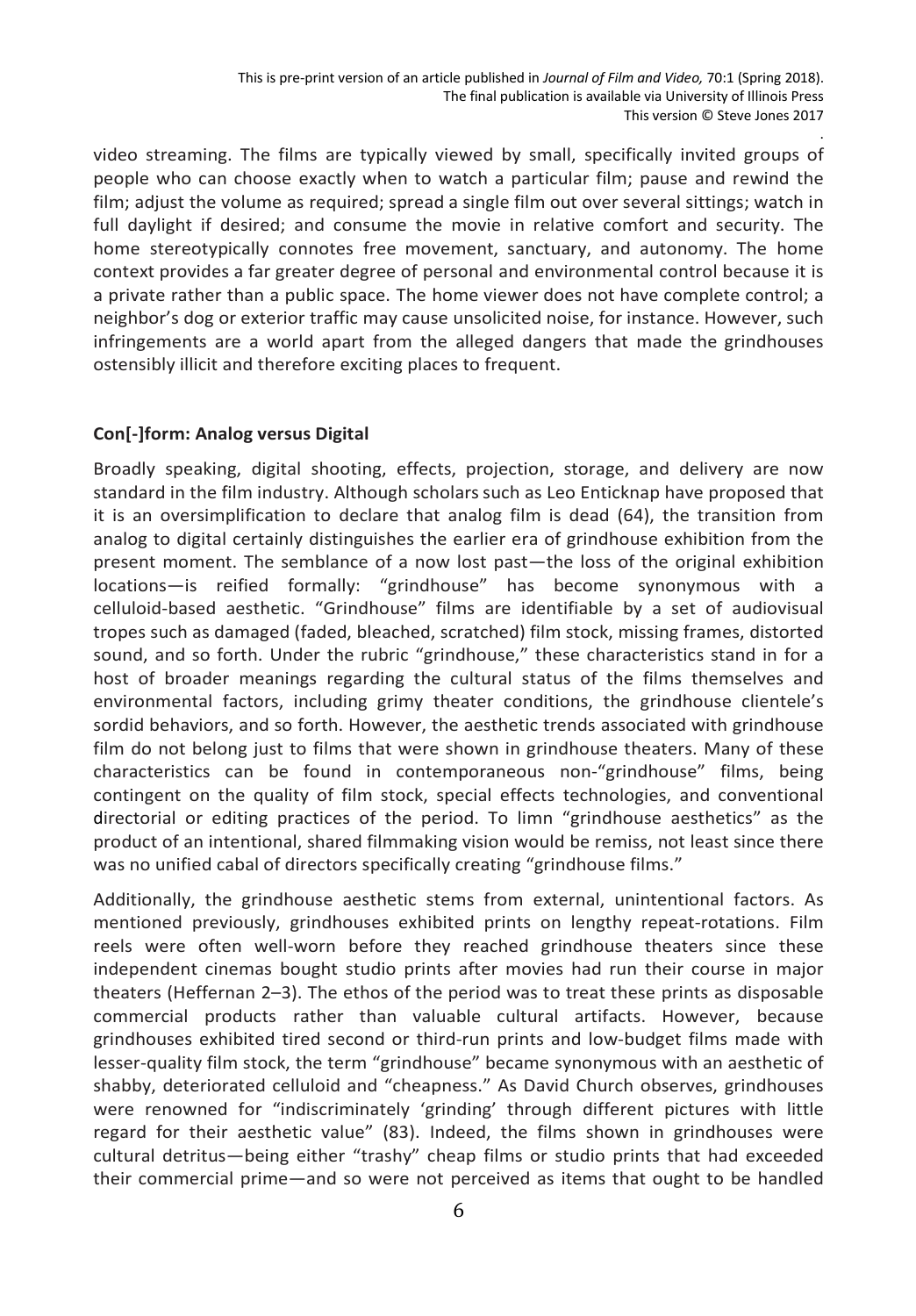with care. Seemingly in compensation for that ill-treatment of the prints, the celluloid flaws that resulted from their cultural rejection have become somewhat fetishized. Heat burns, dust, and splices are battle scars that attest to the history of theatrical exhibition in the period and of grindhouse exhibition in particular.

One might argue that it is important to preserve grindhouse film prints in this state inasmuch as their flaws demonstrate what happens to celluloid under particular exhibition and storage conditions, and therefore these films are significant to those who specialize in "saving and studying the history of the photographic sciences and motion picture technologies" (Ruedel 63). Indeed, Currò observes that scholarly literature on "[d]iscoloration of chemical tints and tones . . . is extremely scarce" (62). The explanation for that dearth is clear: discoloration is perceived as a flaw to be remedied rather than a trait worthy of examination or even preservation. So it is with grindhouse films, which are routinely treated as cultural waste by people outside of a niche fan grouping. Even grindhouse enthusiasts routinely defend these films as artifacts of cultural rather than technical importance. The presumed "worthlessness" of grindhouse films is evinced by the physical defects that constitute a loose grindhouse aesthetic.

Notably, these accidental traits have nothing to do with filmic content or the filmmakers' intentions, since they are the result of exhibition and storage practices rather than production. As the celluloid has aged, those tropes have become more exaggerated. Furthermore, analog flaws stand out against current standards of high-definition digital video, meaning those traits are more apparent now than they would have been to the makers of grindhouse features or their initial audiences. Since grindhouse's aesthetic tropes have very little to do with the films alone, the movies cannot signify "grindhouseness" in the way that is now demanded of them. The films are a kind of residual excess, echoes of a past that can no longer be accessed.

That inability to resurrect the past is particularly evident where contemporary filmmakers use digital technologies to emulate the failings of mistreated celluloid. Although blemishes may be faithfully recreated, digital and analog films create different atmospheres. Even if one is unable to consciously perceive them, there are intrinsic formal differences between analog and digital film, as Paolo Cherchi Usai proposes: "in film projection, because of a blade shutter . . . the screen is dark for at least half of the time, meaning that almost half of the movie we are watching is actually made of darkness. This doesn't happen in digital projection." Usai concludes that such differences impact on "our senses" and "aesthetic judgment" (60). This kind of difference may be difficult to pinpoint, but it certainly has a significant impact on atmosphere. When neo-grindhouse filmmakers digitally manipulate their footage to evoke imperfections that are unique to celluloid, the resultant images do not affect viewers in the same way a tattered analog print would. The attempt to replicate flaws thus underscores dissimilarities rather than affinities between neo-grindhouse and original grindhouse films.

Neo-grindhouse filmmakers' attempts to emulate grindhouse aesthetics are limited to reproducing exaggerated stereotypes that suggest immediate access to a lost era. For example, a looped sample of projector noise plays throughout *Survive!* (2009). This extra-diegetic sound mimics one aspect of grindhouse exhibition but simultaneously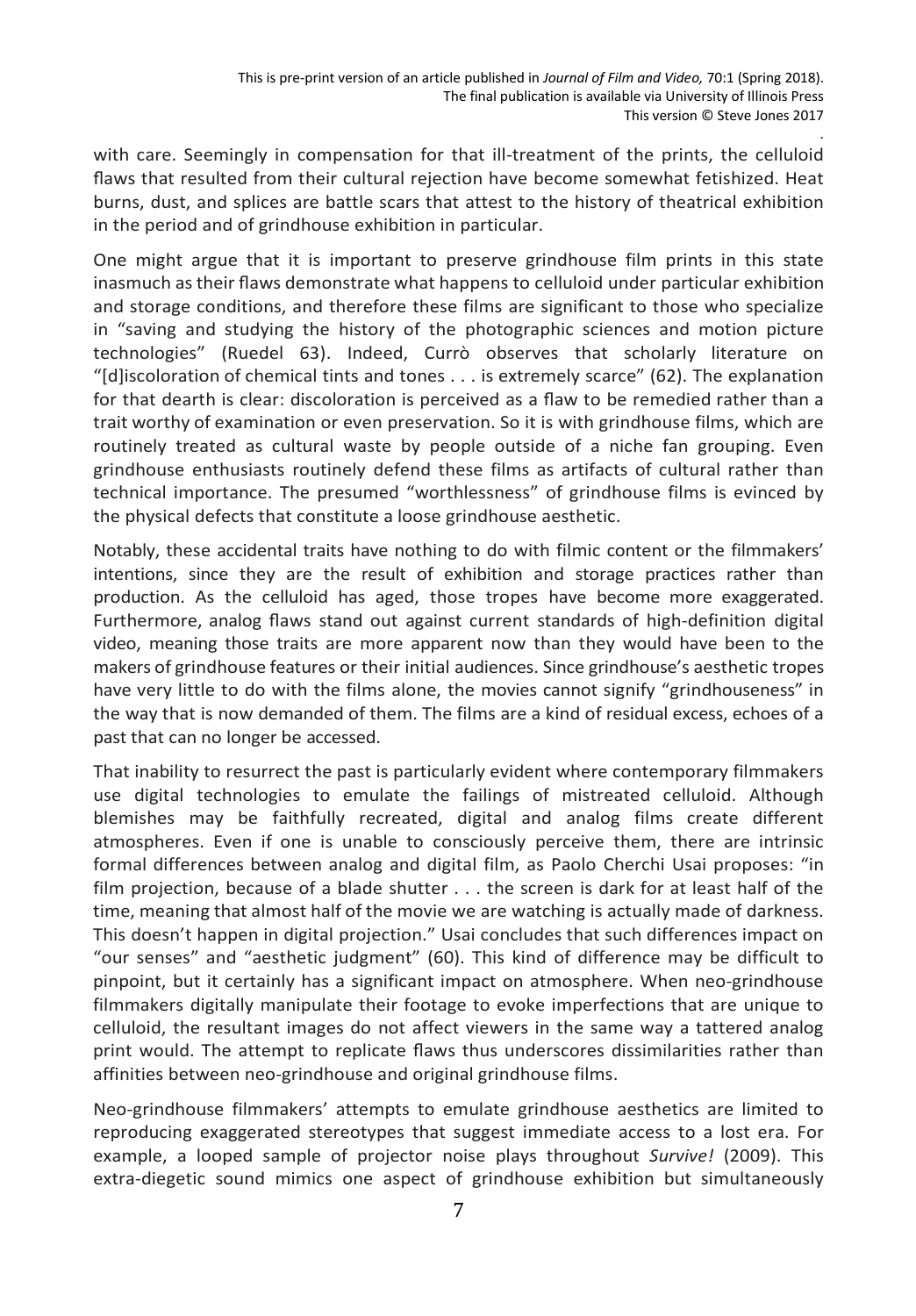underlines the distance between analog projection and the modes of distribution in which the film's production company—Digital Grindhouse Entertainment— specializes. In another case, the 2011 Retromedia Entertainment DVD release of *Shriek of the Sasquatch!* (2011) promises "pseudo-retro drive-in fun, complete with film damage," while reassuring the potential viewer that although the film is set in 1979, it was "[f]ilmed in 2010." The augmented conventional tropes referred to ("film damage") have come to signify "grindhouseness" and so highlight how far removed contemporary audiences are fromthe creation, exhibition, and distribution contexts that generated the original grindhouse aesthetic.

If neo-grindhouse films capture anything of their antecedents' essence, it is not via their pastiche of celluloid blemishes, but rather via the mismatch between such choices and contemporary mainstream filmmaking standards. In an age when digital technologies are used to color-correct and rejuvenate images for an audience accustomed to HD, it is perverse that neogrindhouse filmmakers use digital technologies to emulate the accidental flaws that impaired their predecessors' movies. Neo-grindhouse ostensibly protests that a whole filmic tradition has been lost and that audiences should remain attentive to that past rather than blindly celebrating new technologies as if they are intrinsically better simply because they are novel. Yet neo-grindhouse filmmakers do not valorize grindhouse classics outright, nor do they make an absolute case for the continued relevance of their forebears. Instead, neo-grindhouse filmmakers replace the originals with a hybrid form that overwrites the past while not quite befitting the present. Via their aesthetic choices, neo-grindhouse filmmakers align their digitally shot products with previous grindhouse movies. This strategy is self-effacing, inasmuch as it borrows aesthetic signifiers that attest to the unloved status of the original grindhouse films. In this regard, neo-grindhouse filmmakers flag their own cultural irrelevance in the contemporary commercial sphere. Simultaneously, the approach is self-aggrandizing; grindhouse movies were denigrated in their contemporaneous cultural setting but subsequently became objects of adoration. Neo-grindhouse filmmakers arguably draw on the grindhouse aesthetic to imply that eventually fans will valorize neogrindhouse films, even if such films are not immediate commercial successes. The grindhouse aesthetic also aligns neo-grindhouse films with "the ongoing backlash against overproduced, over-budgeted blockbuster films by offering a low-budget alternative to the studio system" (Tryon 43).<sup>8</sup> That is, neo-grindhouse filmmakers appeal to consumers who are sympathetic to the notion that mainstream cultural tastes are generally conservative and exclusionary.

Neo-grindhouse should thus be understood as a new form even if it mimics the old. Neogrindhouse filmmaking is a knowing mode that is beleaguered by a kind of smug superiority. Neo-grindhouse filmmakers and distributors impose their own status and aesthetic rather than having such properties thrust upon them. For instance, in 2014 SGL Entertainment rereleased *Hellweek* (2010) as a "Grindhouse Edition," presumably because the original release of the film failed to find an audience and attracted highly negative reviews (for example, see Conry; Duncan; and Riordan). The "grindhouse" rerelease provided an opportunity to explicitly market what critics saw as inept filmmaking as an intentional, ironic pastiche of a prior era. Despite leaning on the past,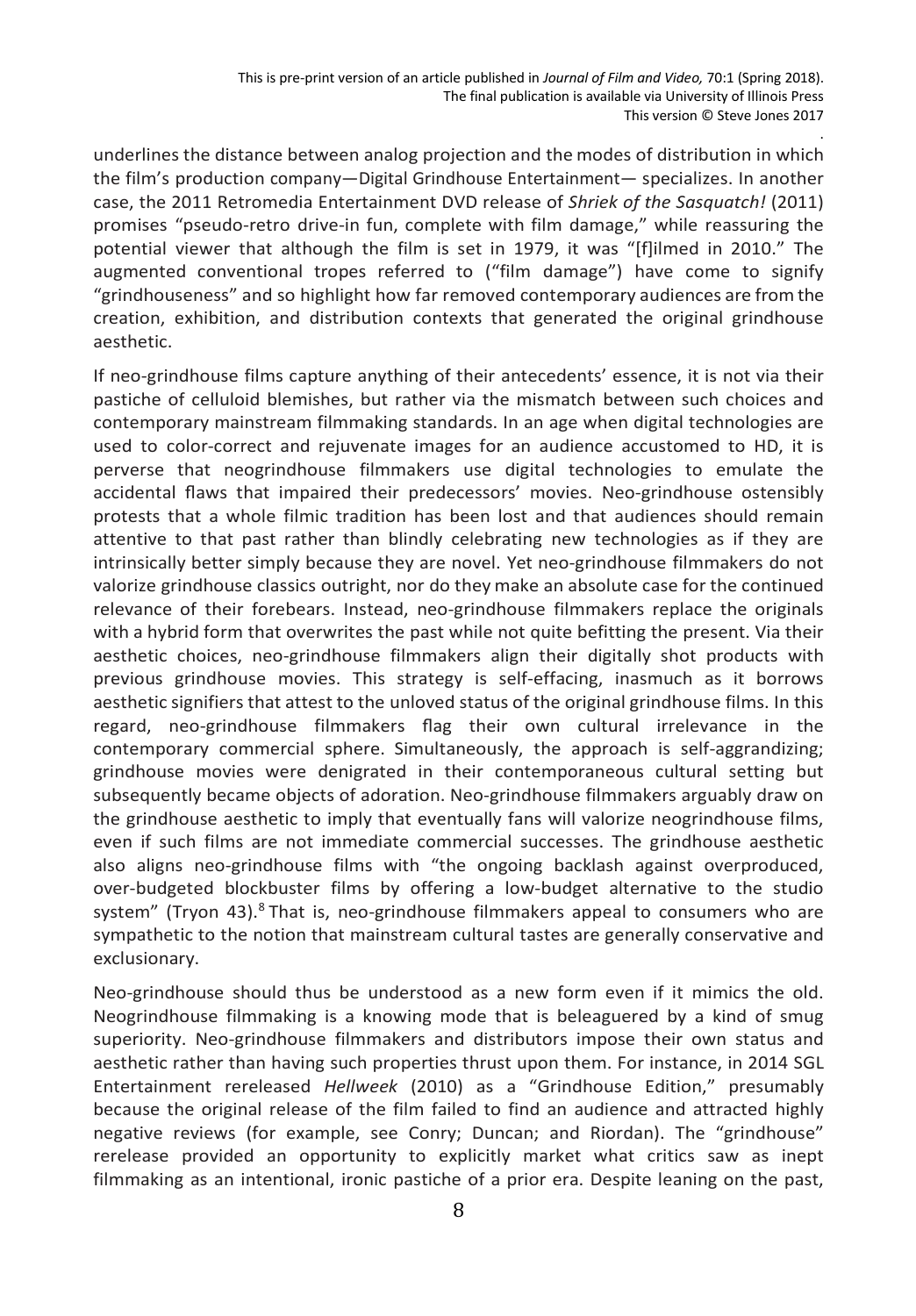neogrindhouse films nevertheless conform to present filmmaking standards and aesthetics in a general sense. "Grindhouse"-style visual cues cannot mask the unmistakably contemporary look and feel of digital video that lies beneath the superficially imposed "analog" filter effects.

The digital remastering of grindhouse originals for DVD or Blu-ray presents another set of problems. Whereas neo-grindhouse filmmakers use digital technologies to insert flaws, distribution companies have released older films in versions that remove celluloid damage. For example, in 2015 Grindhouse Releasing distributed Lucio Fulci's *The Beyond*  (1981), a "towering achievement in hair-raising, mind-bending cinematic terror," as a "superdeluxe 3-disc collector's edition." As the press release boasted, the edition was a "spectacular high-definition digital transfer of the original UNCENSORED director's cut" (Barton). The twin emphases on digital restoration and authenticity ("original UNCENSORED") suggest that the film has been refurbished to its original state—that is, how the film would have looked at the time of its making, prior to its exhibition and storage. Thus, the restoration sought to evacuate the footage of its history (the damage that the source prints and negatives suffered over time). Restoration "de-grindhoused" the film, removing any residual evidence that *The Beyond* was treated as anything other than a "classic." The process also involved stripping the film of evidence that it existed as celluloid or that it was exhibited and stored at all. By aligning the film with contemporary standards of digital presentation, companies such as Grindhouse Releasing subject films such as *The Beyond* to another form of present bias. The result is a paradox. The distance between an older format (celluloid) and contemporary digital filmmaking collapses when film is digitized. Simultaneously, the distance between analog and digital is underscored because the film has to be restored. The HD transfer replaces the former version (the authentic original), which is destined to become ever less perfect as it ages. The film is preserved,<sup>9</sup> but only as an emulation of the original analog version, broken down into data.

"Restoration" is problematic then, since it is a euphemism for "replacement" (and displacement). "Restoration" does not return the film to its "box-fresh" state. The HD transfer of *The Beyond* exists in a state beyond Fulci's intentions and the technological options available to him when he made the film in 1981. Fulci could not have imagined what a high-definition digital transfer of *The Beyond* would have looked like because the technology used to conduct and display the restoration were not available when the movie was shot on 16mm film. The restoration may align *The Beyond* with contemporary viewing standards, but those standards are temporally specific rather than timeless. HD transfers are new products rather than a bridge to some authentic past. The moment of the film's creation and initial reception cannot be restored.

### **Gone Too[,] Soon: Contemporary Myth-Making and the Daily Grind**

The past has passed and yields to the new. It is easy to be nostalgic about the past once it is "safely, rather than sadly, beyond recall" (Lowenthal 28). Dominant conceptualizations of "grindhouseness" are tinged in precisely this way. Since grindhouses cannot be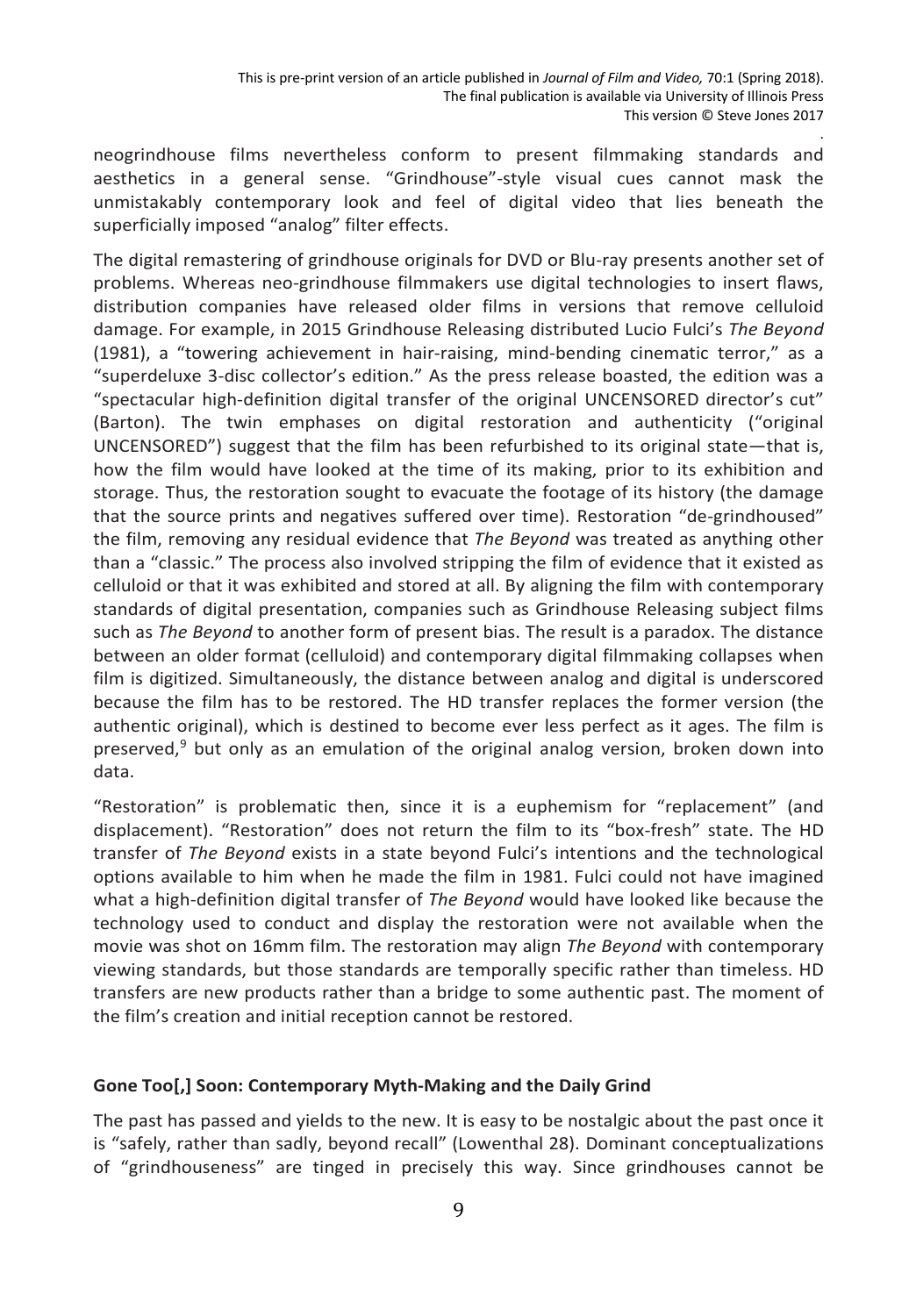experienced as they once were, the concept of "grindhouseness" has to be reconstructed from existing data. As is the case with digitally remastering film from extant materials, some degree of processing is required to align the resultant information with contemporary understanding. Prevailing conceptualizations of "grindhouseness" are typically skewed toward the present and so are diminished by inadequate critical reflection on the ways that historical data has been processed and realigned to fit the present.

For instance, the predominant understanding of grindhouse theaters as run-down audiovisual cesspits is prejudiced by present bias. Such a vision of the grindhouse imagines the theaters toward the end of their functional lives, at moments closest to the present. Yet as with grindhouse film prints that were once fresh and undamaged, grindhouse buildings were not built in a state of disrepair. It is difficult to imagine precisely what a fresh, pre-exhibition print of *Chain Gang Women* (1971) looked like or what it would have been like to sit in the Rialto or the Roxy when these theaters were pristine. If challenged to forsake one's perception of grindhouses as run-down poverty pits, one might imagine sitting in the rebuilt Rialto Theater in 1935 by drawing on the contemporary frame of reference for cinema-going: the experience of sitting in a multiplex cinema today. There are numerous differences that one would be unable to imagine if one did not experience them originally. Trying to imagine cinemas as locations before they became "grindhouses" is akin to trying to imagine one's grandparent as a spritely, spotty teenager. For example, I have no precise frame of reference via which to envisage my grandfather in prior, younger states. Photographs and reported reminiscences do not provide enough information to facilitate such a reconstruction. Any such imagining is rooted in my experience of the middle-aged adult I first met.

Those who did experience the grindhouses firsthand are equally subject to present bias. Retrospective tales of the grindhouse are experientially distant. Features are exaggerated or misremembered based on the present conception of "grindhouseness" and its significance. For example, concurring with the notion that grindhouses were jeopardous, accounts of "the grindhouse experience" typically highlight feelings of trepidation: reporters such as Gore describe themselves as voyagers who boldly faced the dangers therein (xi). The grindhouse—by reputation, atleast—offered its intrepid explorer the thrill of temporarily sitting among the pimps, prostitutes, drug users, and thieves who allegedly frequented these theaters. However, such descriptions are problematic. Since the reporter attended a grindhouse, clearly the audience was not composed only of untoward individuals. Jancovich and Snelson recognize that grindhouse audiences might have been more diverse than is often accounted for (110), and no census of visitors was taken.

One might go further. First, there is a strong possibility that the *majority* of visitors perceived themselves as outsiders. That is, the average grindhouse visitor is unlikely to have classified himself or herself as a social miscreant, instead foisting that reputation onto the other, unknown patrons who lurked in the theater's darkness. The notion that grindhouses were dangerous places might be more the product of rumor and discourse than fact. Second, if reports of the grindhouse were written by outsiders—individuals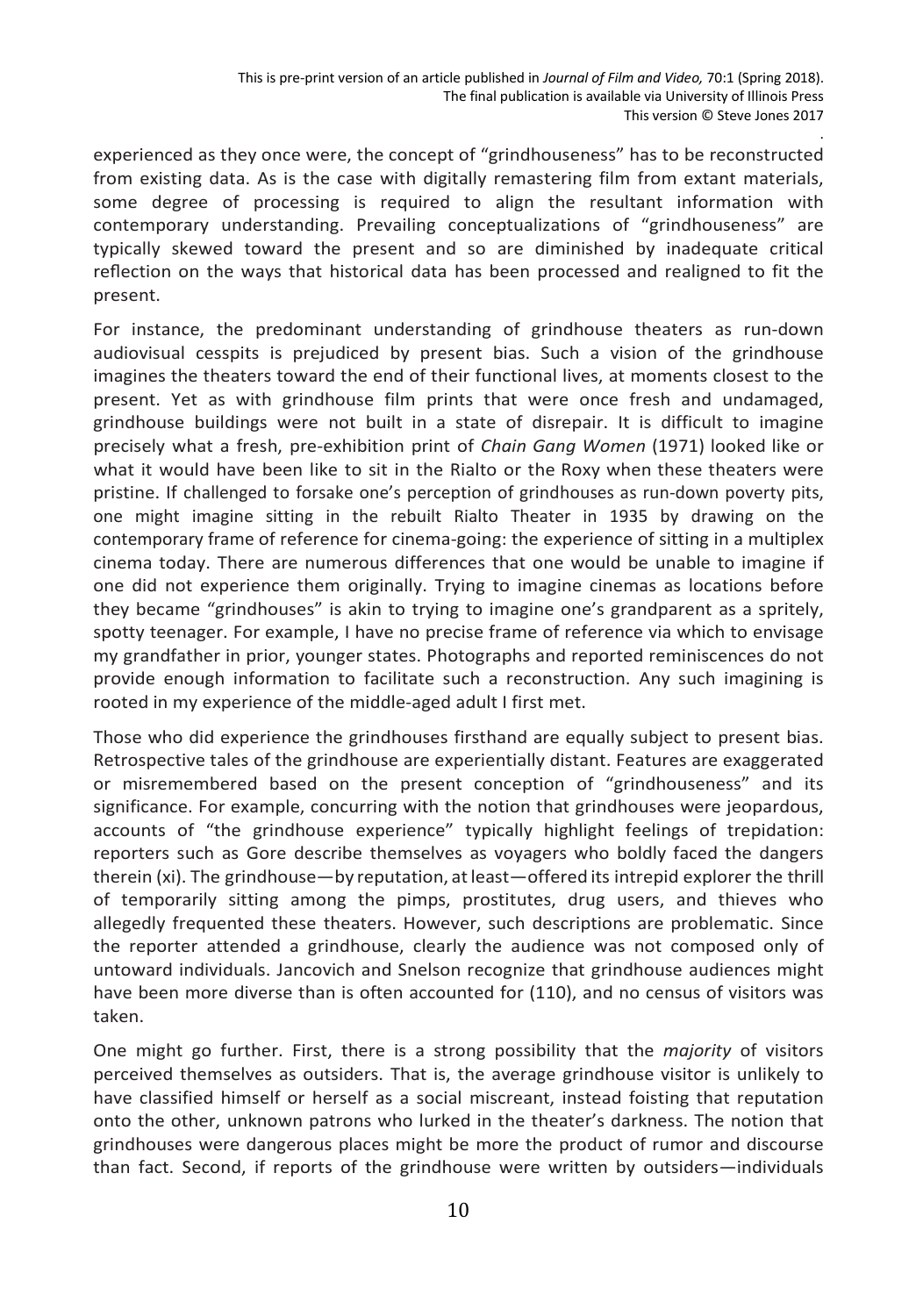who did not regularly attend the theaters or who differentiated themselves from supposedly regular attendees—their reports are skewed by assumptions about the staple clientele and their reasons for attending. I have yet to encounter an account of the grindhouse experience told from the perspective of the homeless drunks, sex fiends, or urinating muggers who reputedly constituted the grindhouses' core audience. The scant data available regarding grindhouses is intrinsically biased. Consequently, the prevailing understanding what a grindhouse is has been ascertained from highly limited perspectives.

Consider, for instance, Bill Landis and Michelle Clifford's observation that truants were among the grindhouses' customer base (3). Young truants' recollections would be severely distorted by truancy itself; their engagement with the grindhouse was contextualized as illicit and exciting because their truancy was a forbidden, antiauthoritarian activity. Young truants were predisposed to find the adult context of the grindhouse thrilling and to emphasize other prohibited behaviors such as drug-taking, sex, and crime. These might have been exceptional rather than commonplace activities, although they are likely to be recalled more vividly and with greater interest than humdrum behaviors (eating snacks, staring at the screen, and so forth). The same is true for any grindhouse visitor who considered himself or herself to be a contextual outsider. Tales of the exceptional rather than the mundane enter into discourse since routine behaviors are not worth reporting. Once established as the prevailing understanding of the "grindhouse experience," outsiders would have been even more likely to notice any uncouth behaviors because they were primed to do so and because such activities confirmed their prejudices.

Furthermore, grindhouses have become associated with oppositional taste cultures (see Jancovich and Snelson 117), which connote anti-normative behaviors. Like truants, cultural deviants share a thrill with their co-conspirators: they intentionally flout normative rules and restrictions. Oppositionism can be pleasurable. Reports about the grindhouse have been commonly disseminated by fans who, consciously or otherwise, have sought to maintain an ethos of alterity. That discourse has gone unchallenged because it is fostered by fans rather than individuals who allegedly frequented grindhouses for other reasons (such as dealing drugs). For those who were born after the grindhouse's heyday, the grindhouse experience is alwaysalready ungraspable, available only via others' recollections or fetishized artifacts such as posters, fanzines, or the films themselves. The loss of the original locations and filmic practices of the grindhouse era have meant that the reality of what grindhouses were and firsthand experiences of grindhouse exhibition are "fad[ing] away into myth" (Nyback 169). That is, "grindhouse" is buckling under the weight of imperfect recollections, nostalgic (mis)valuation, and unifying generalizations.

Consequently, "grindhouse" is becoming an increasingly woolly term. "Grindhouse" is routinely employed as if it is a subgenre label, despite encompassing films from various genres and subgenres, such as blaxploitation, mondo, horror, gangster movies, spaghetti Westerns, and kung fu flicks. The broader reputational associations forged between grindhouses and porn theaters (which connote pelvic grinding) further muddy the potential of "grindhouse" as a genre signifier, not least since many films of the era defy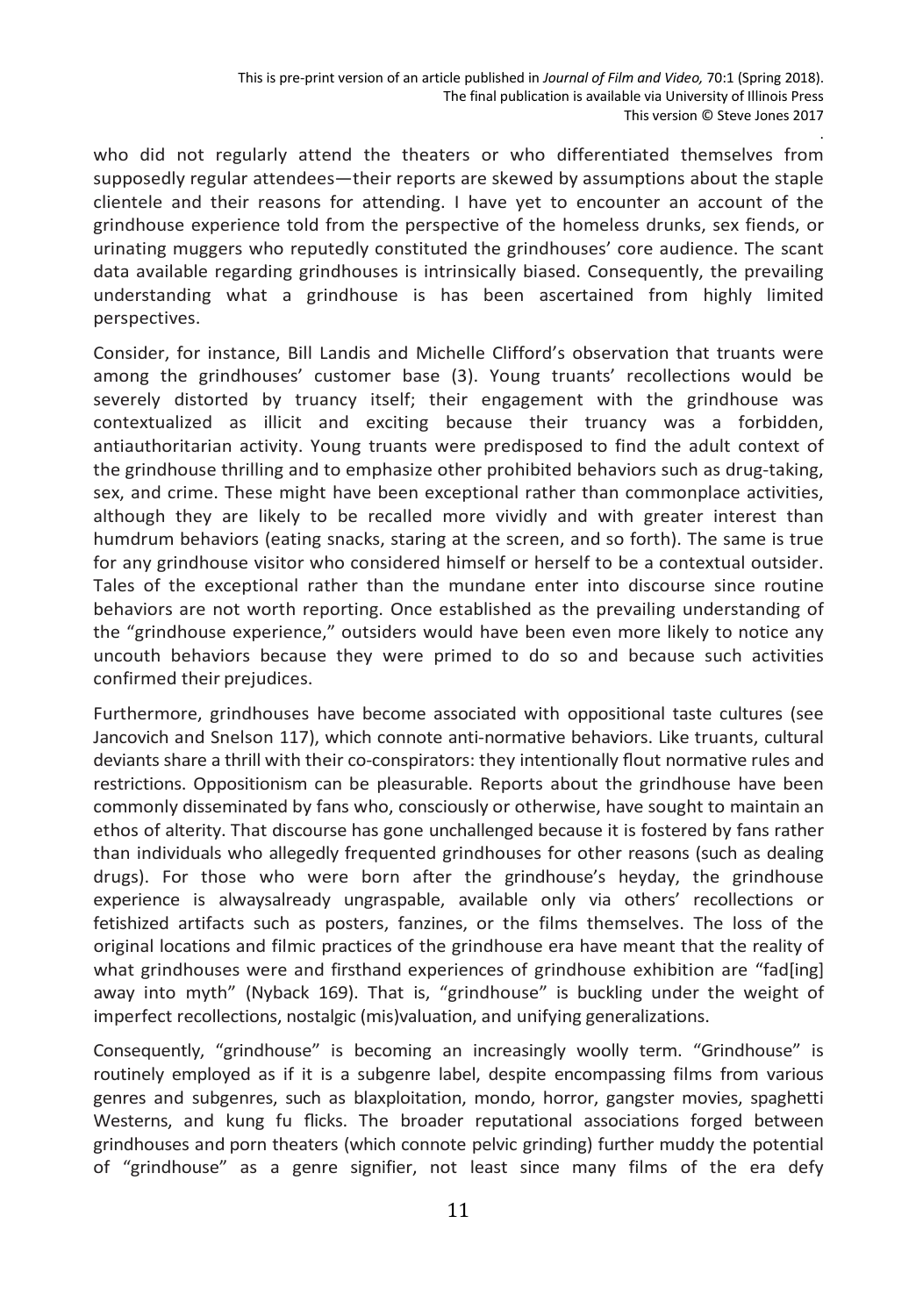categorization. For instance, midnite movie favorites such as *Liquid Sky* (1982), *Cafe Flesh*  (1982), and *Boys in the Sand* (1971) are sexually explicit but are arguably closer to art house sci-fi than porn (on this, see Hawkins 228). It seems arbitrary to distinguish between the genitally explicit rape-themed action film *Thriller: A Cruel Picture* (1973) and the sexually violent content of roughie porn flick *Forced Entry* (1973) based on genre, but lumping the two together on the basis that they were exhibited in geographically proximate theaters is an even more haphazard mode of classification. Matters are exacerbated by the "utterly unpredictable" nature of programming in these theaters (see Stevenson 136). The erratic genreflouting approach to programming stemmed from the need to find a balance between films that could be bought cheaply and movies that would attract customers.

Under the rubric "grindhouse film," disparate movies appear to share formal and thematic properties with one another and with the grindhouse setting. People, place, narrative content, and aesthetic are married together to form a prevailing conception of "grindhouseness." Films made on low budgets offered cheap thrills to "cheap" people, who purchased tickets at a bargain price. The distress exhibited in violent movies was mirrored both by the trepidation ostensibly felt by grindhouse audiences and by the distressed (scratched, stretched) celluloid. Overexposed film stock meant that the footage projected onscreen appositely tallied with the exhibition ethos of showing single films as many times as possible (maximizing "exposure"). Abrasive sound and grimy celluloid were matched by the abrasive moral content ("dirty" acts) displayed in grubby settings to audiences who apparently engaged in filthy, ethically questionable deeds. Missing frames or misplaced reels were paralleled by the films' meandering, nonsensical plots and the miscreant audience of "lost" souls, vagabonds, and drug-fueled "losers" who ostensibly did not know why they were in attendance. None of these generalizations about the films, the people, or the location are to be taken as statements of fact. Yet the ubiquity of such notions in "grindhouse" discourse demonstrates how ideas are intertwined to create what appears to be a cohesive whole.

That rhetorical knot tightens as these ideas are reiterated. Efforts to archive and preserve films or paraphernalia as signifiers of the "grindhouse experience" only widen the gap between "grindhouse" and grindhouses. Metaphorically speaking, watching a DVD copy of *Death Promise* (1977) in an attempt to have a "grindhouse experience" is akin to standing on earth and receiving the light from a starthat died years before: the star may look like it is shining brightly, but the emitting origin has already been extinguished and cannot be preserved. Releasing films in multiple formats (VHS, DVD, Blu-ray, MP4) and numerous versions (collector's editions, fan edits, uncensored copies, remastered reproductions) fragments the property, making an "original," "authentic," or "definitive" version impossible to pinpoint. No amount of collectable original ticket stubs, mint-condition posters, trailers, newspaper clippings, or interviews with aging stars can provide access to the past. Rather, such artifacts ultimately underline how inaccessible that pastis.

Thus, rather than nostalgically dwelling on the past, one should more carefully consider what grindhouse films are in the present. To use a suitably grisly analogy, grindhouse films are not like corpses that provide answers via autopsy; they are akin to organs that have been transplanted into new contexts, requiring examination in light of their fresh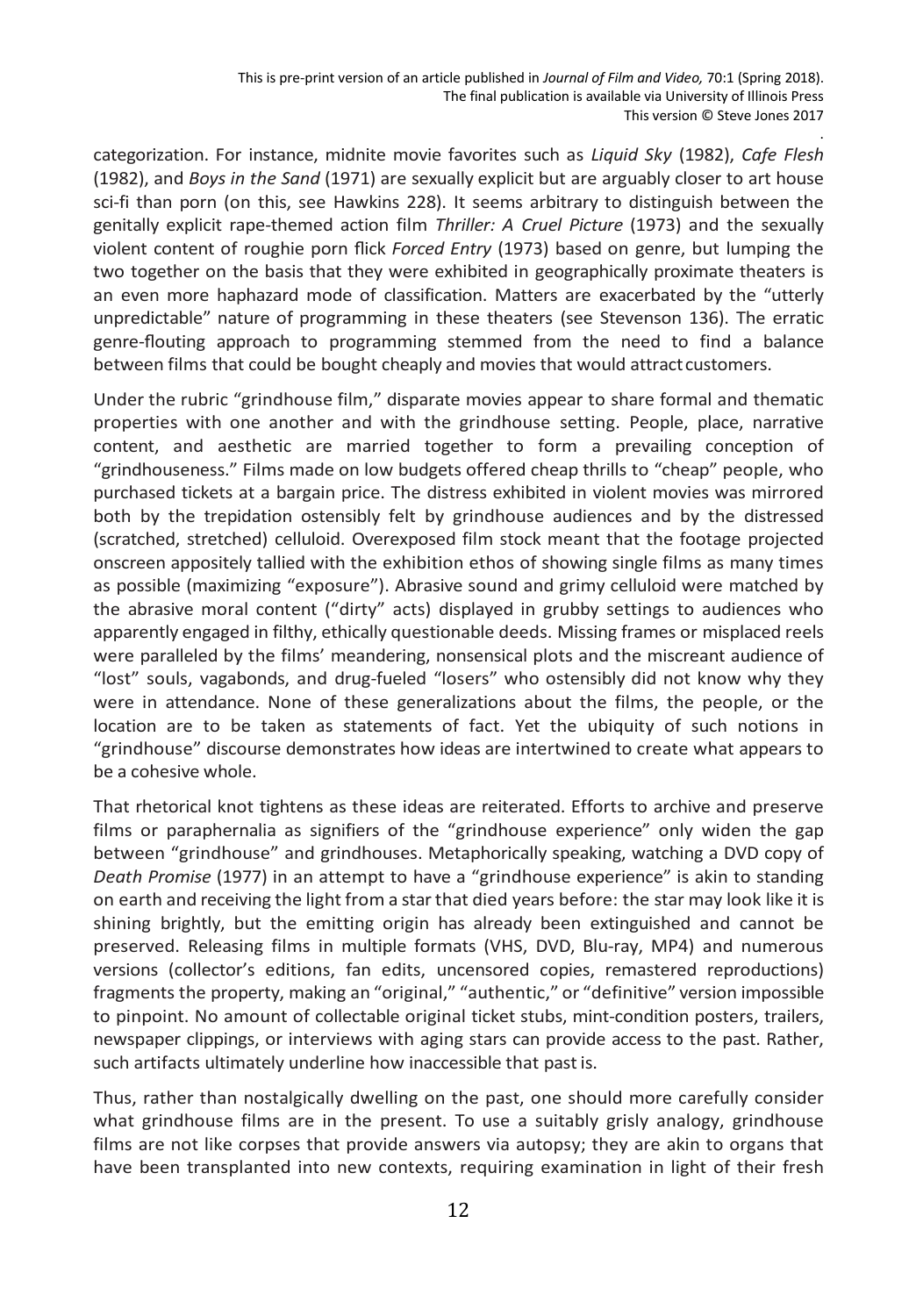life and capacities. An HD transfer of *Four Flies on Grey Velvet* (1971) "restored [from] vault materials" does not return the film to "its original glory" as Shameless Screen Entertainment claims on the cover of its 2012 Blu-ray release. The HD transfer is a reinvention, a version of the film as it never previously existed. On the cover of its "fully restored" 2004 DVD release of *Fight for Your Life* (1977), Blue Underground declared that the restoration provides "an all-new look at" the film, and this claim should be taken literally. Rereleases do not make the past live again in present. Rather, rereleases make the past (the films) present by altering their materiality. The atmospheres they generate shift accordingly. Moreover, rereleasing analog films on digital formats or using digital effects to emulate the past (however authentically) reveals little (if anything) about the past, but it does underline present filmmaking practices and normative standards.

None of this is to suggest that "grindhouse" should be abandoned as a conceptual term. Rather, more should be done to reconceptualize "grindhouse" in a way that refers not to the past but to the (past relative to the) present. The term itself remains highly evocative. First, since "to grind" means to erode, "grindhouse" recalls the gradual decline of the grindhouses, leading to their eventual destruction. Second, "grindhouse" evokes the shift from public cinema settings to private domestic viewing in the home (where the "grind" is now "housed"). Third, "grind" denotes friction and so is redolent of the grating, abrasive facets of grindhouse films: their sometimes controversial content and, from a contemporary perspective, their often jarring aesthetics. In fact, the older these films become, the more they diverge from the normative standards, fashions, and filmmaking conventions that characterize contemporary mainstream Hollywood filmmaking. "Grind" also evokes the same connotations as the Latin *frendere*, meaning "to gnash one's teeth." "Grindhouse" thereby gestures toward the censorial and critical outrage directed at oppositional film cultures.

Reconceiving "grindhouse" as being more about the present than about the past does not entail neglecting history but rather involves paying greater attention to the ways in which historical knowledge informs views of the present. For instance, Church notes that grindhouses "became increasingly associated with 'low' genre films as concerns about class became more prominent during the Depression" (80). Turning to the contemporary context, surging interest in restoring and rereleasing grindhouse "classics" on DVD and the upsurge in neo-grindhouse emulations also clearly tie into a period of economic depression (global economic crisis)—a period in which class divisions have become more visible and concrete. Several concurrent economic shifts primed DVD as the new home for alternative fare. DVD's market penetration peaked, and the amount of films widely available on the market has also soared (see Bernard 53–61).

This saturation, coupled with increasingly viable HD video-streaming technology and the advent of Blu-ray, has led to DVD becoming a cheap, even "cut-price" medium. Simultaneously, according to the MPAA's "Theatrical Market Statistics," multiplex entry fees have become ever more bloated as Hollywood studios have augmented the "event" ethos of cinema (particularly with the surge in non-anaglyph 3D movies). The separation of multiplex from DVD is underlined by the economic connotations of those outlets, which parallels a widening class gap during the same period. In this light, Church's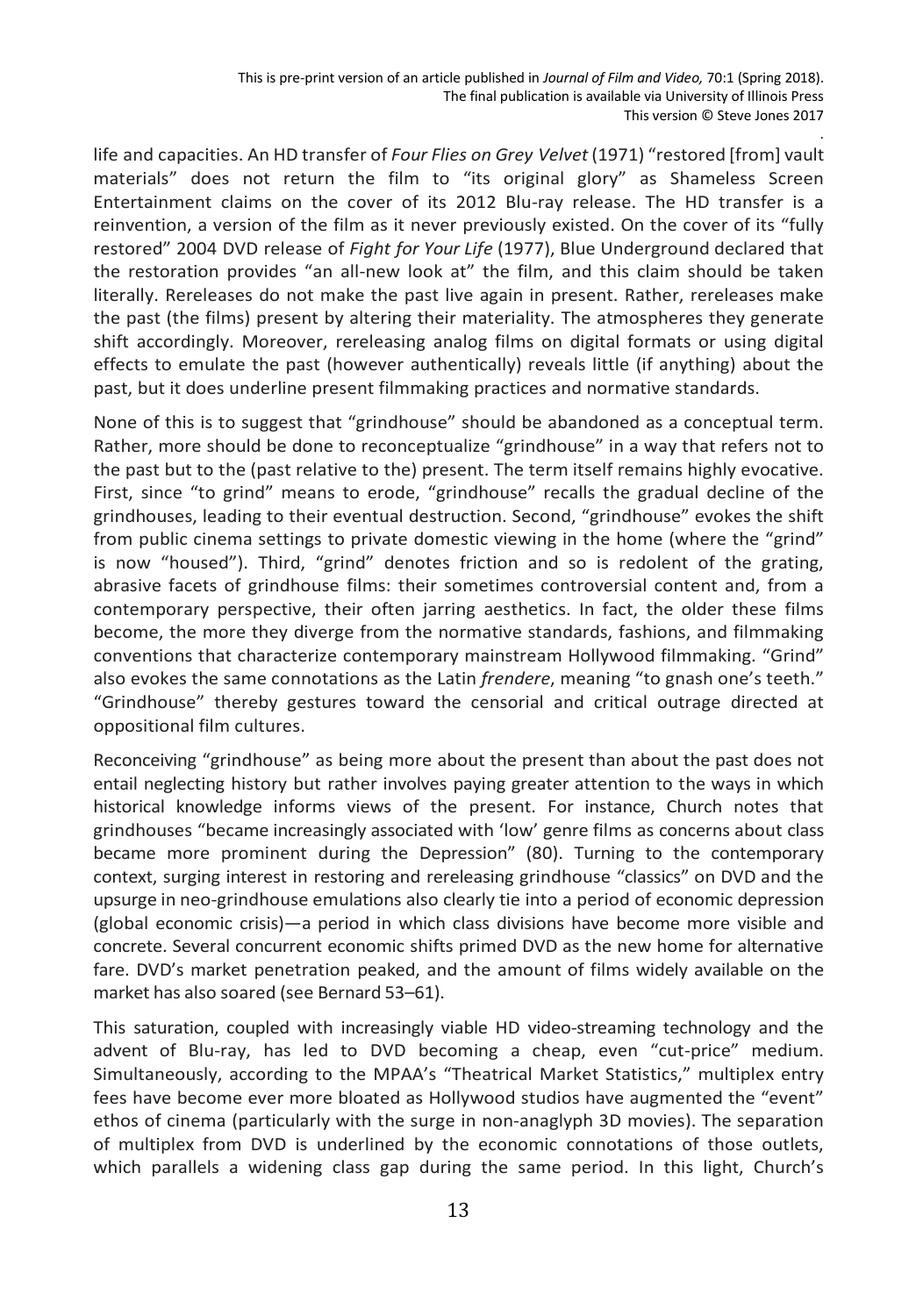observation hints toward a pattern regarding economic prosperity, class, and film culture that is pertinent to the present. I do not have space to dissect these connections in detail here, but I hope that this simple example underlines how grindhouse's history can lead to new questions about present and future film consumption, so long as understandings of "grindhouse" qua concept are not principally focused on archiving or propagating nostalgic views of the past. 10

## **Notes**

- 1. Some are *extremely* limited: Carlsson's 2010 release of two shorts, *Video Geisteskrank/My Monster*, was limited to a print run of only two copies.
- 2. On grindhouse as a shadow film industry, see the documentary *Bump 'N Grind* (2007).
- 3. Indeed, these films were not made to last, and their creators did not expect them to be preserved in the way they have: see Julian Petley in the documentary *The Long Road Back from Hell* (2011); Catriona MacColl in the documentary *Dame of the Dead* (2010); and Celeste Yarnail in the documentary *Machete Maidens Unleashed* (2010).
- 4. For example, the bonus features on the 2003 Twentieth Century Fox Home Entertainment edition of *The Rocky Horror Picture Show* (1975) proclaim to allow the home audience to experience the film "as [they] would in the theatre" by "view[ing] audience reactions and performers in front of the screen."
- 5. It is frequently suggested that vagrants were among the grindhouse's core clientele, since these cinemas allowed patrons to stay for long periods in a warm, sheltered environment. For example, Landis and Clifford include "homeless people sleeping" in their list of "disenfranchised audience [members who] had nowhere else to go" (3).
- 6. Indeed, Stevenson (148) describes chaotic exhibition patterns in a manner that occludes the rituals and routines of grindhouse exhibition and audience participation.
- 7. This comes with a proviso; "rather than seeing the emergence of new viewing technologies as precipitating cinema's obsolescence, home theater technologies should instead be understood as restructuring our experience of film, reconfiguring relations of public and private" (Tryon 41).
- 8. In this regard, Tarantino and Rodriguez's *Grindhouse* may have inspired or provided a blueprint for subsequent neo-grindhouse filmmakers, but its inflated \$53 million budget means it bears greater affinity to the multiplex blockbuster than it does lowbudget DTV horror.
- 9. This is not to imply that the digital version will be preserved indefinitely: the data will corrupt over time. However, the corrupted digital version will look entirely dissimilar to the worn analog equivalent. The difference is form-dependent and underscores the difference between the two media.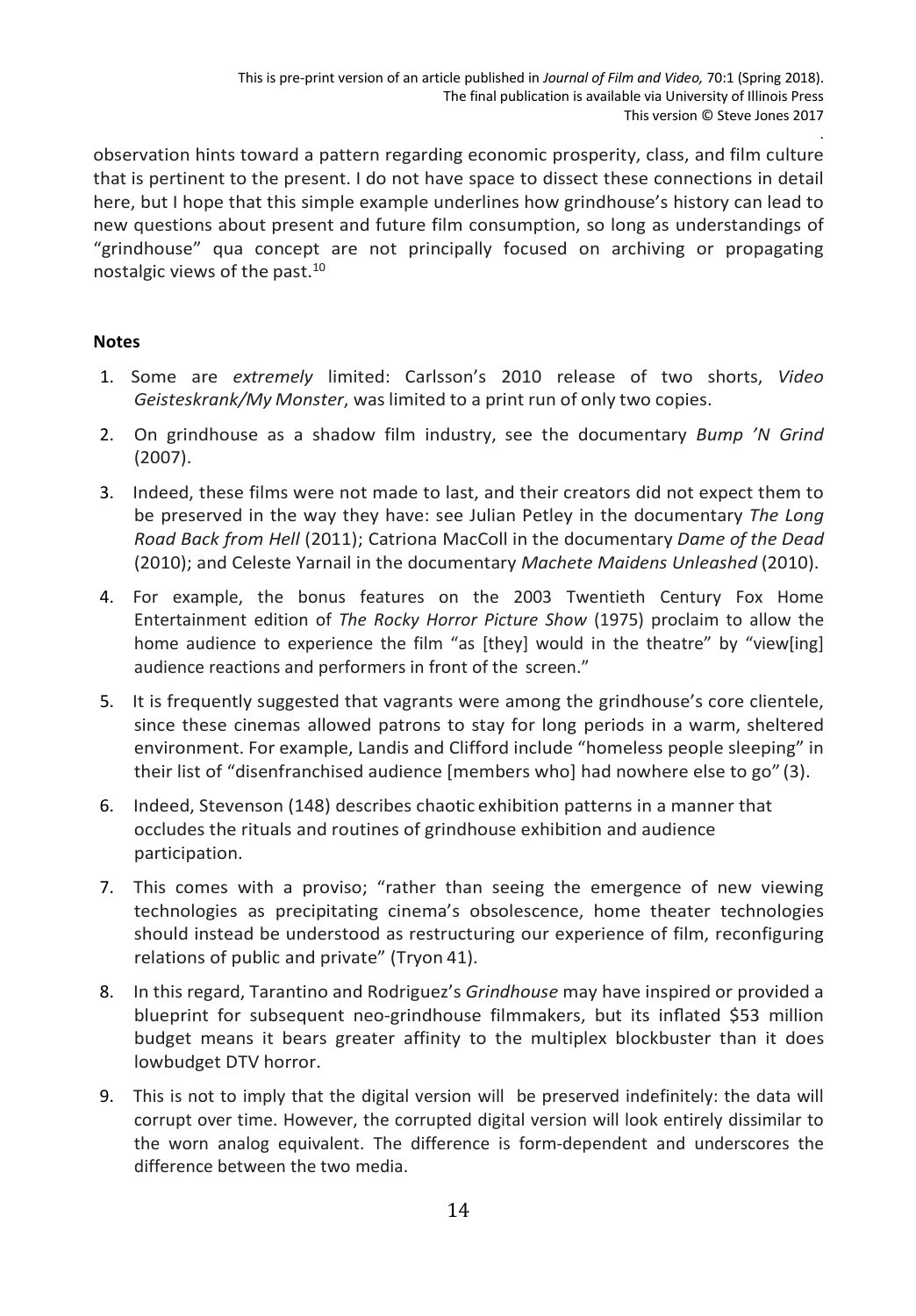10. Thanks to Johnny Walker and Austin Fisher for their comments on an early draft of this article.

#### **Bibliography**

- Anderson, Ben. "Affective Atmospheres." *Emotion, Space and Society* 2.2 (2009): 77–81. Print.
- Ash, James. "Rethinking Affective Atmospheres: Technology, Perturbation and Space Times of the NonHuman." *Geoforum* 49 (2013): 20–28. Print.
- Barton, Steve. "Grindhouse Releasing's *The Beyond* Blu-ray Detailed." *Dread Central*. 7 Jan. 2015. Web. 13 Nov. 2015.
- Bernard, Mark. *Selling the Splat Pack: The DVD Revolution and the American Horror Film*. Edinburgh: Edinburgh UP, 2014. Print.
- Briggs, Joe Bob, et al. "Cult Cinema: A Critical Symposium." *Cineaste* 34.1 (2008): 43–50. Print.
- Carlsson, Ronny. "Releases." *Film Bizarro Productions*. 10 Sept. 2011. Web. 13 Nov. 2015.
- Church, David. *Grindhouse Nostalgia: Memory, Home Video, and Exploitation Film Fandom*. Edinburgh: Edinburgh UP, 2015. Print.
- Cline, John, and Robert G. Weiner, eds. *From the Arthouse to the Grindhouse: Highbrow and Lowbrow Transgression in Cinema's First Century*. Lanham: Scarecrow, 2010. Print.
- Conry, Chuck. "*HellWeek* Movie Review."*Horrorphilia*. 8 May 2010. Web. 1 Jun. 2016.
- Craig, Rob. *Gutter Auteur: The Films of Andy Milligan*. Jefferson: McFarland, 2012. Print.
- Currò, Daniela. "Patterns of Decay: For a Study on Discoloration of Tinted and Toned Nitrate." *Velvet Light Trap* 70.3 (2012): 61–62. Print.
- Duncan, Lizzie. "Film Review: Hellweek (2010)." *Horror News*. 7 Nov. 2012. Web. 1 Jun. 2016.
- Enticknap, Leo. "The Academy's New Clothes." *Velvet Light Trap* 70.3 (2012): 63–64. Print.
- Gore, Chris. "Grinding Out a New Form of Entertainment." *From the Arthouse to the Grindhouse: Highbrow and Lowbrow Transgression in Cinema's First Century*. Ed. John Cline and Robert G. Weiner. Lanham: Scarecrow, 2010. Print.
- Hawkins, Joan. "Midnight Sex-Horror Movies and the Downtown Avant-Garde." *Defining Cult Movies: The Cultural Politics of Oppositional Tastes*. Ed. Mark Jancovich, Antonio Lazaro Reboll, Julian Stringer, and Andy Willis. Manchester: Manchester UP, 2003. 223–34. Print.
- Heffernan, Kevin. *Ghouls, Gimmicks, and Gold: Horror Films and the American Movie Business, 1953– 1968*. Durham: Duke UP, 2004. Print.
- Herzog, Amy. "In the Flesh: Space and Embodiment in the Pornographic Peep Show Arcade." *Velvet Light Trap* 62.3 (2008): 29–43. Print.
- Horne,Darren. "Trivia." *The Maniac Project*.N.d. Web. 1 June 2016.
- Jancovich, Mark, and Tim Snelson. "Horror at the Crossroads: Class, Gender, and Taste at the Rialto." *From the Arthouse to the Grindhouse: Highbrow and Lowbrow Transgression in Cinema's First Century*. Ed. John Cline and Robert G. Weiner. Lanham: Scarecrow, 2010. 109–25. Print.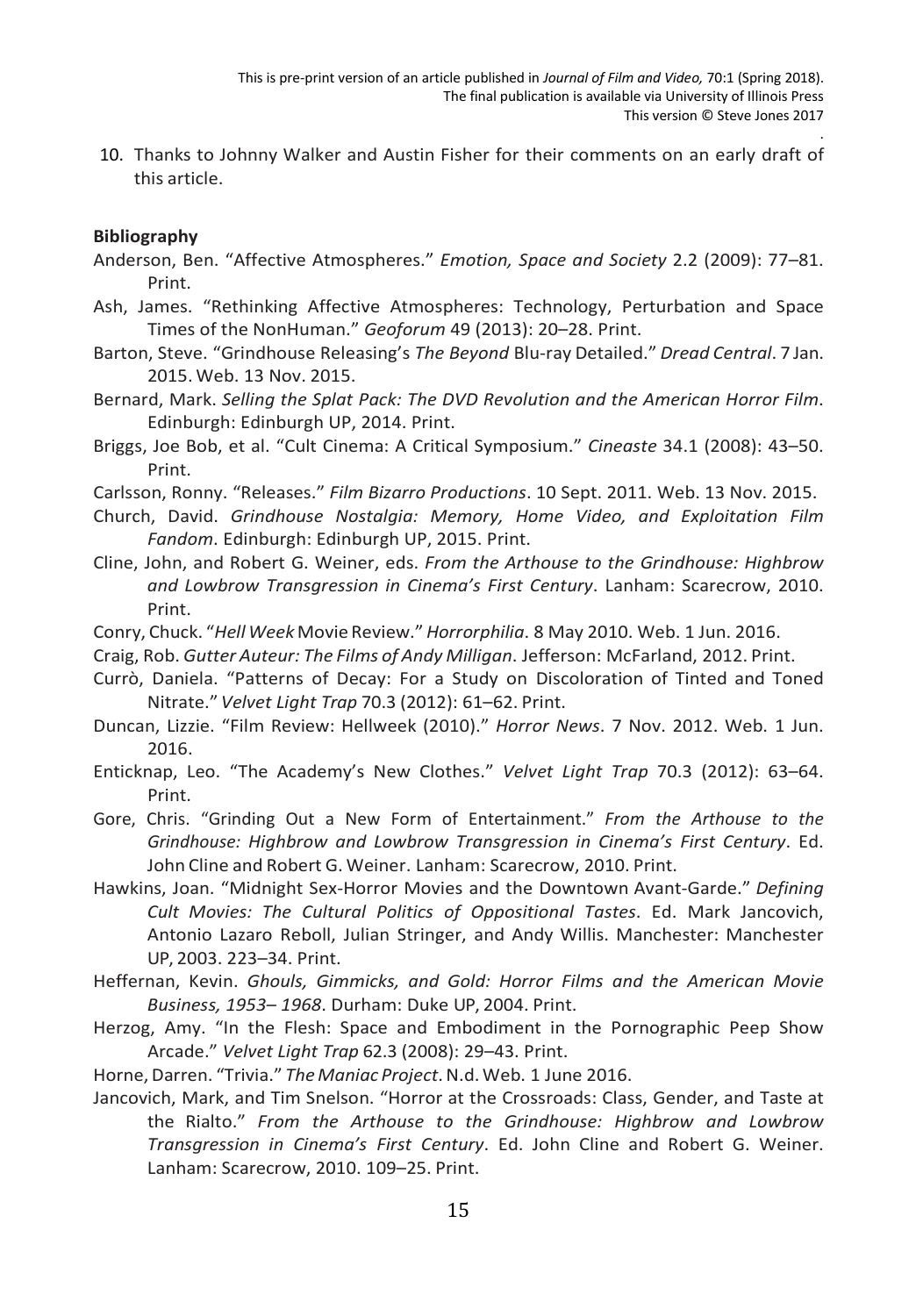- Jeffreys, Sheila. *The Industrial Vagina: The Political Economy of the Global Sex Trade*. New York: Routledge, 2009. Print.
- Klinger, Barbara. *Beyond the Multiplex: Cinema, New Technologies, and the Home*. Berkeley: U of California P, 2006.Print.
- Landis, Bill, and Michelle Clifford. *Sleazoid Express*. New York: Fireside, 2002. Print.
- Lowenthal, David. "Nostalgia Tells It Like It Wasn't." *The Imagined Past: History and Nostalgia*. Ed. Christopher Shaw and Malcolm Chase. Manchester: Manchester UP, 1989. 18–32. Print.
- MacKinnon, Catharine A., and Andrea Dworkin. *In Harm's Way: The Pornography Civil Rights Hearings*. London: Harvard UP, 1997. Print.
- Nyback, Dennis. "Art and Grind in Seattle." *From the Arthouse to the Grindhouse: Highbrow and Lowbrow Transgression in Cinema's First Century*. Ed. John Cline and Robert G. Weiner. Lanham: Scarecrow, 2010. 153–69. Print.

Riordan, Annie. "DVD Review: Hellweek." *Brutal as Hell*. 24 Mar. 2010. Web. 1 June 2016.

- Ruedel, Ulrich. "Toward a Science of Film and Moving Image Restoration." *Velvet Light Trap* 70.3 (2012): 63. Print.
- Sagalyn, Lynne B. *Times Square Roulette: Remaking the City Icon*. Cambridge: MIT P, 2003. Print.
- Schlosser, Eric. *Reefer Madness: Sex, Drugs, and Cheap Labor in the American Black Market*. New York: Mariner, 2004. Print.
- Schneider, Michael Todd. "Maggot Store." *Maggot Films*. N.d. Web. 13 Nov. 2015.
- Schonherr, Johannes. "Japanese Grindhouse: The Tobita Cinema in Osaka." *From the Arthouse to the Grindhouse: Highbrow and Lowbrow Transgression in Cinema's First Century*. Ed. John Cline and Robert G. Weiner. Lanham: Scarecrow, 2010. 126–28. Print.
- Stevenson, Jack. "Grindhouse and Beyond." *From the Arthouse to the Grindhouse: Highbrow and Lowbrow Transgression in Cinema's First Century*. Eds. John Cline and Robert G. Weiner. Lanham: Scarecrow, 2010. 129–52. Print.
- "Theatrical Market Statistics 2013." *MPAA*. 25 Mar. 2014. Web. 13 Nov. 2015.
- Thrower, Stephen. *Nightmare USA*. Surrey: FAB, 2006. Print.
- Traub, James. *The Devil's Playground: A Century of Pleasure and Profit in Times Square*. New York: Random House, 2004. Print.
- Tryon, Chuck. "Video from the Void: Video Spectatorship, Domestic Film Cultures, and Contemporary Horror Film." *Journal of Film and Video* 61.3 (2009): 40–51. Print.
- Usai, Paolo Cherchi. "Seeing/Not Seeing." *Velvet Light Trap* 70.3 (2012): 60. Print.

#### **Filmography**

*42nd Street Memories*. Dir. Calum Waddell. 88 Films, 2015. DVD.

*Almost Human*. Dir. Umberto Lenzi. Shameless Screen Entertainment, 1974. DVD.

*American Grindhouse*. Dir. Elijah Drenner. Midnight Movies, 2010. DVD.

*The Beyond*. Dir. Lucio Fulci. Grindhouse Releasing, 1981. Blu-ray.

*Boys in the Sand*. Dir. Wakefield Poole. Vinegar Syndrome, 1971. DVD.

*Bump 'N Grind*. Dir. Jake West. Nucleus Films, 2007. DVD.

*Cafe Flesh*. Dir. Rinse Dream. VCA, 1982. DVD.

*Cannibal Holocaust*. Dir. Ruggero Deodato. Shameless Screen Entertainment, 1980. DVD.